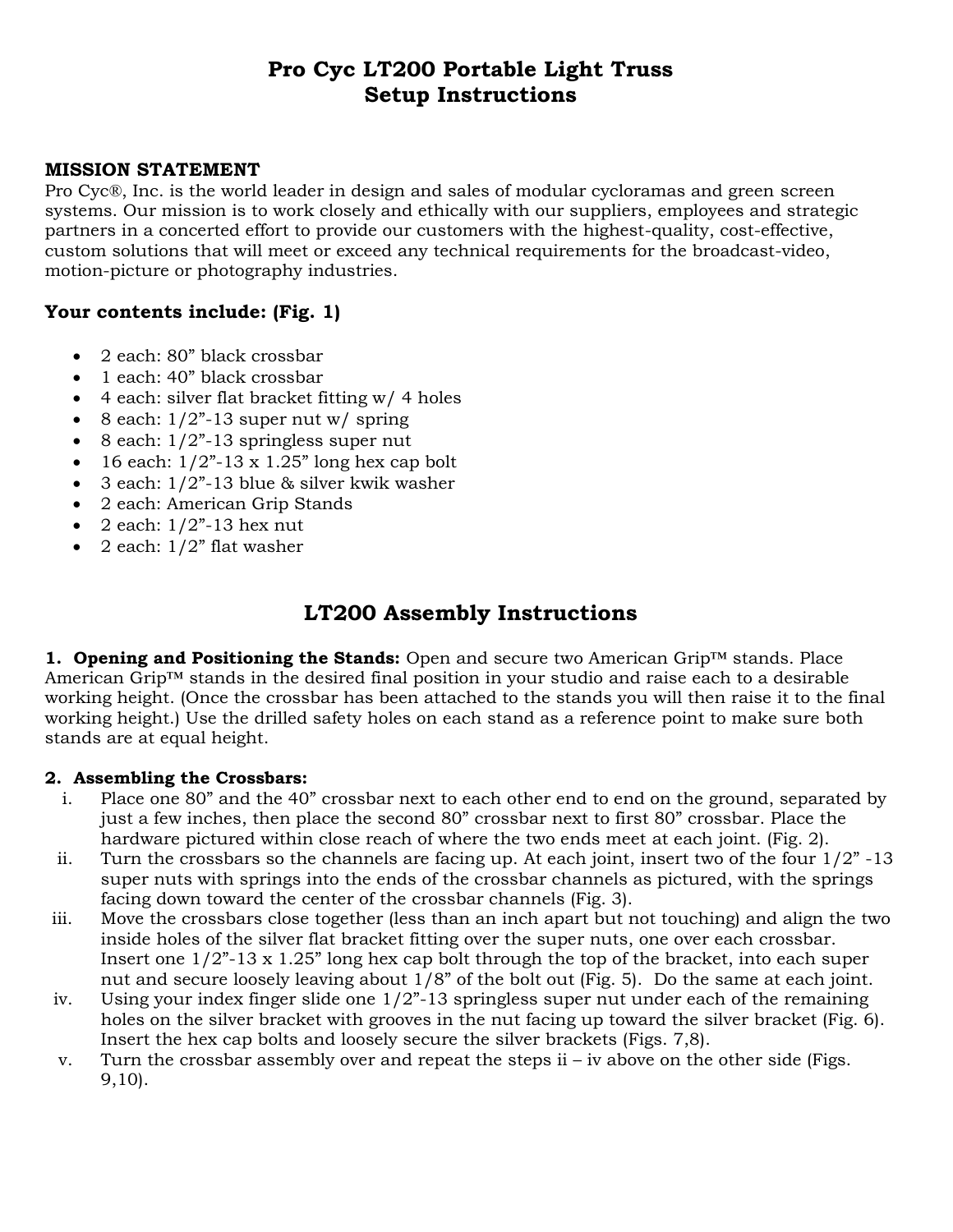**3. Tightening the Crossbar Assembly:** Once the brackets are loosely secured on both sides of the crossbars and at both joints, grip the crossbars firmly on both sides of the silver bracket and push them together as close as possible (Fig. 11). Using a ratchet, tighten each of the 8 bolts very tightly, firmly securing the crossbars together (Fig. 12). For maximum security and stability, we suggest using a torque wrench and tightening each bolt to 60 foot pounds (Fig. 13).

**4. Placing the Assembled Crossbar on the Stands:** Using two people lift the crossbar assembly up onto the threaded studs on top of the American Grip stands, inserting the threaded studs through the outermost holes at each end of the crossbar channel (Fig. 14). Place the 1/2" flat washers over the threaded fittings and secure with the  $1/2$ "-13 hex nuts over the washers (Figs. 15,16). Once the crossbar is secured on the stands, insert the two  $1/2$ "-13 blue & silver kwik washers into the channel on the underside of the crossbar (Fig. 17). Once inserted, twist 90 degrees to secure. The kwik washers can slide along the channel to the desired position.

**5. Attaching Lights:** Fig. 18 shows the crossbar attached to the stands before they have been raised to their final height. Depending on the type of lights you will be hanging, attach the appropriate Pro Cyc adapters (sold separately) to the blue and silver kwik washers and then secure the lights and safety cable.

**6. Raising the Stands:** Using one or two people on each stand, grip the stands firmly with both hands, loosen the handle and raise each stand simultaneously until they are at the desired final height. Use the drilled safety holes as a reference point to make sure both stands are at equal height. Once desired height has been confirmed on both stands, tighten securely with the handle, then insert the cable secured cotter pins on each stand in the safety hole closest to and just above the handle, then lock with the wire clip (Figs. 15,16).



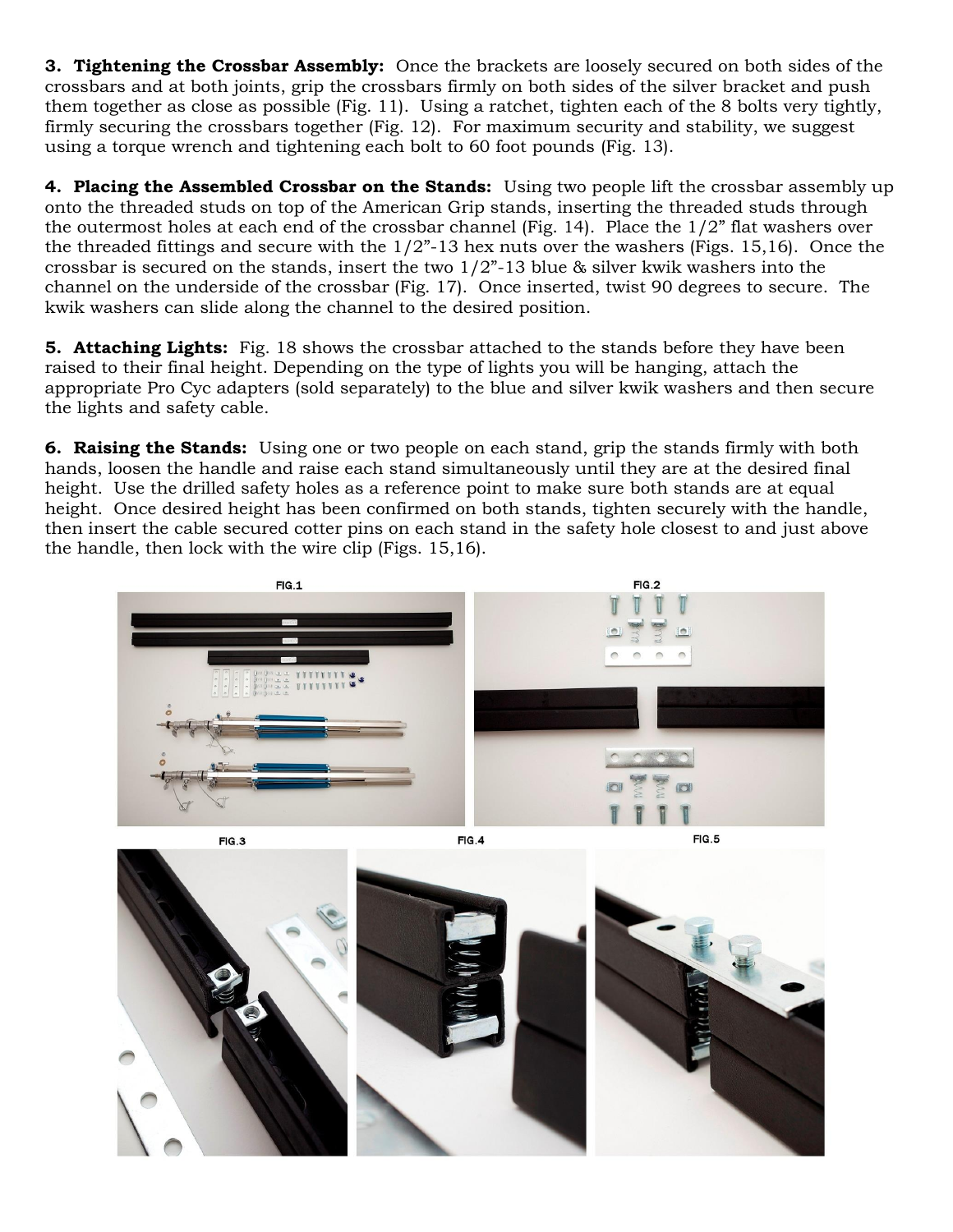**FIG. 6** 

**FIG. 7** 







FIG. 11







FIG. 12